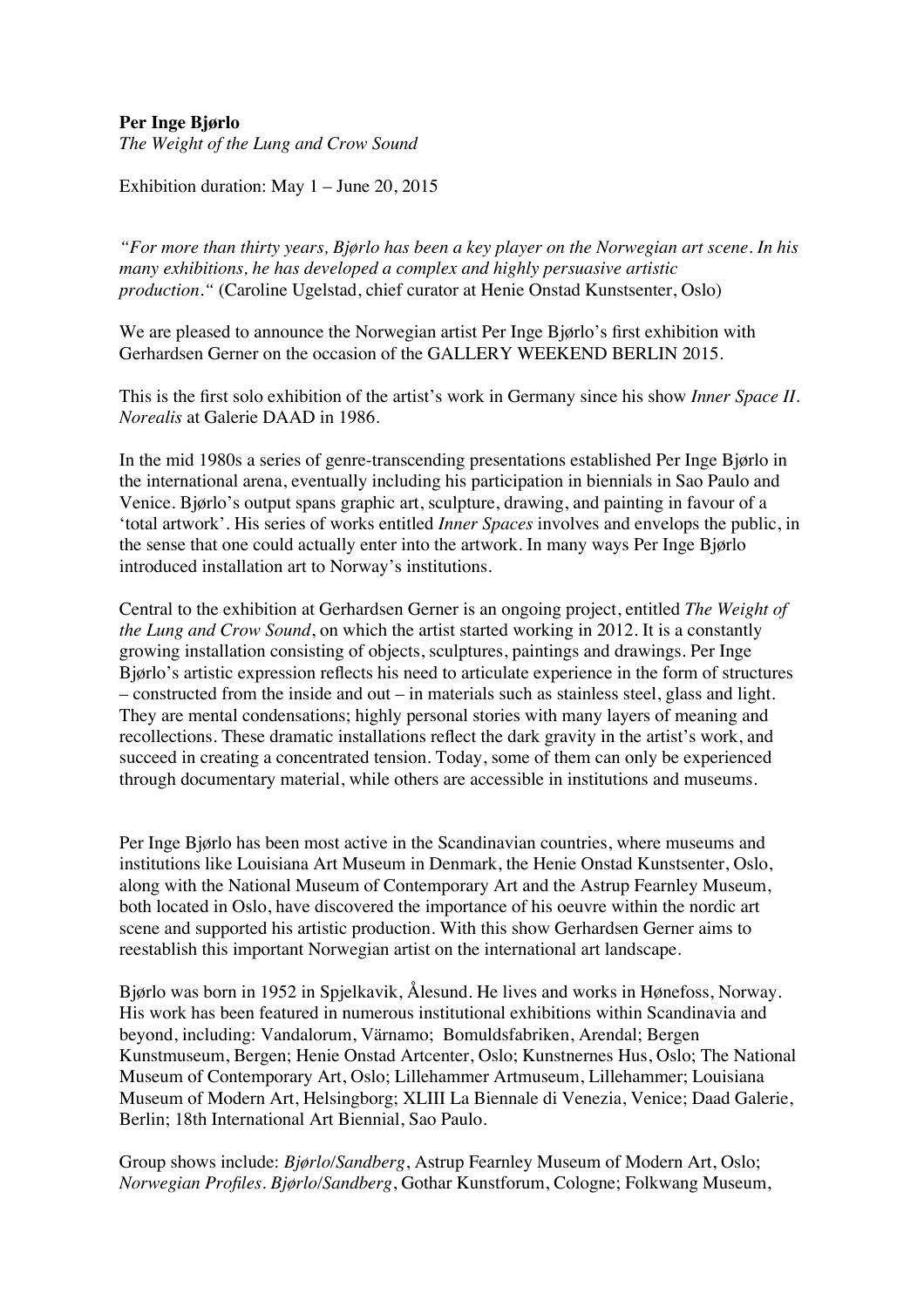Essen; Kunsthalle Essen, Essen; Kunsthalle Rostock, Rostock; Seoul International Print Biennial, Seoul; Kunsthalle Rostock, Rostock; *Barclay/Bjørgengen/Bjørlo. Extended Points*, Hara Museum of Contemporary Art, Tokyo.

- - - -

## **Per Inge Bjørlo**

*The Weight of the Lung and Crow Sound*

Ausstellungsdauer: 1. Mai – 20. Juni, 2015

"*Seit mehr als 30 Jahren ist Per Inge Bjørlo ein Hauptakteur der norwegischen Kunstszene. In seinen zahlreichen Ausstellungen hat er eine komplexe und zutiefst überzeugende künstlerische Handschrift entwickelt*." (Caroline Ugelstad, Kurator am Henie Onstad Kunstcenter, Oslo)

Wir freuen uns, die erste Ausstellung des norwegischen Künstlers Per Inge Bjørlo mit Gerhardsen Gerner anlässlich des GALLERY WEEKEND BERLIN 2015 bekannt zu geben.

Dies ist die erste Einzelausstellung mit Werken des Künstlers in Deutschland seit *Inner Space II. Norealis* in der Galerie DAAD im Jahr 1986.

Mitte der 1980er machte eine Reihe von genreübergreifenden Ausstellungen, einschließlich der Beteiligung an den Biennalen in Sao Paulo und Venedig, Per Inge Bjørlo im internationalem Kunstbetrieb bekannt. Bjørlos Werk reicht von Malerei und Zeichnung über Grafik und Skulptur. Es geht dem Künstler darum, eine Art Gesamtkunstwerk zu schaffen. Die Reihe *Inner Spaces* beispielsweise zielt nicht nur darauf ab, die Besucher zu involvieren, sondern sie auch gleichzeitig zu umschließen, denn die Arbeiten sind begehbar. In vielerlei Hinsicht war es Per Inge Bjørlo, der das Medium der Kunstinstallationen in Norwegens Institutionen einführte.

Im Mittelpunkt der Ausstellung bei Gerhardsen Gerner steht das immer noch im Wachsen begriffene Projekt *The Weight of the Lung and Crow Sound*, an dem der Künstler seit 2012 arbeitet. Es handelt sich um eine nicht abgeschlossene Installation aus Objekten und skulpturalen Elementen sowie Malerei und Zeichnung. Per Inge Bjørlos Arbeitsweise ist das Bedürfnis inhärent, Erfahrungen in Form von Strukturen auszudrücken, vom Inneren zum Außen hin aufgebaut, das Ergebnis präsentiert sich in Materialien wie Edelstahl, Glass und Licht. Es handelt sich um geistige Verdichtungen, die hochpersönliche Geschichten aus vielfältigen Bedeutungs– und Erinnerungschichten wiedergeben. Diese dramatischen Installationen spiegeln die ernste Schwere von Bjørlos Schaffen und es gelingt ihnen, eine Art fortwährende konzentrierte Spannung aufzubauen. Heute sind einige der Werke des Künstlers nur noch in Form von Dokumentationsmaterial zugänglich, andere jedoch können in Museen und anderen Institutionen besichtig werden.

Per Inge Bjørlos Ausstellungsaktivität umfasste vor allem den nordischen Raum, wo Institutionen wie das Louisiana Art Museum in Dänemark, das Henie Onstad Kunstcenter oder das National Museum of Contemporary Art und das Astrup Fearnley Museum, beide Oslo, die Bedeutung seines Oeuvres innerhalb der skandinavischen Kunstszene verstanden